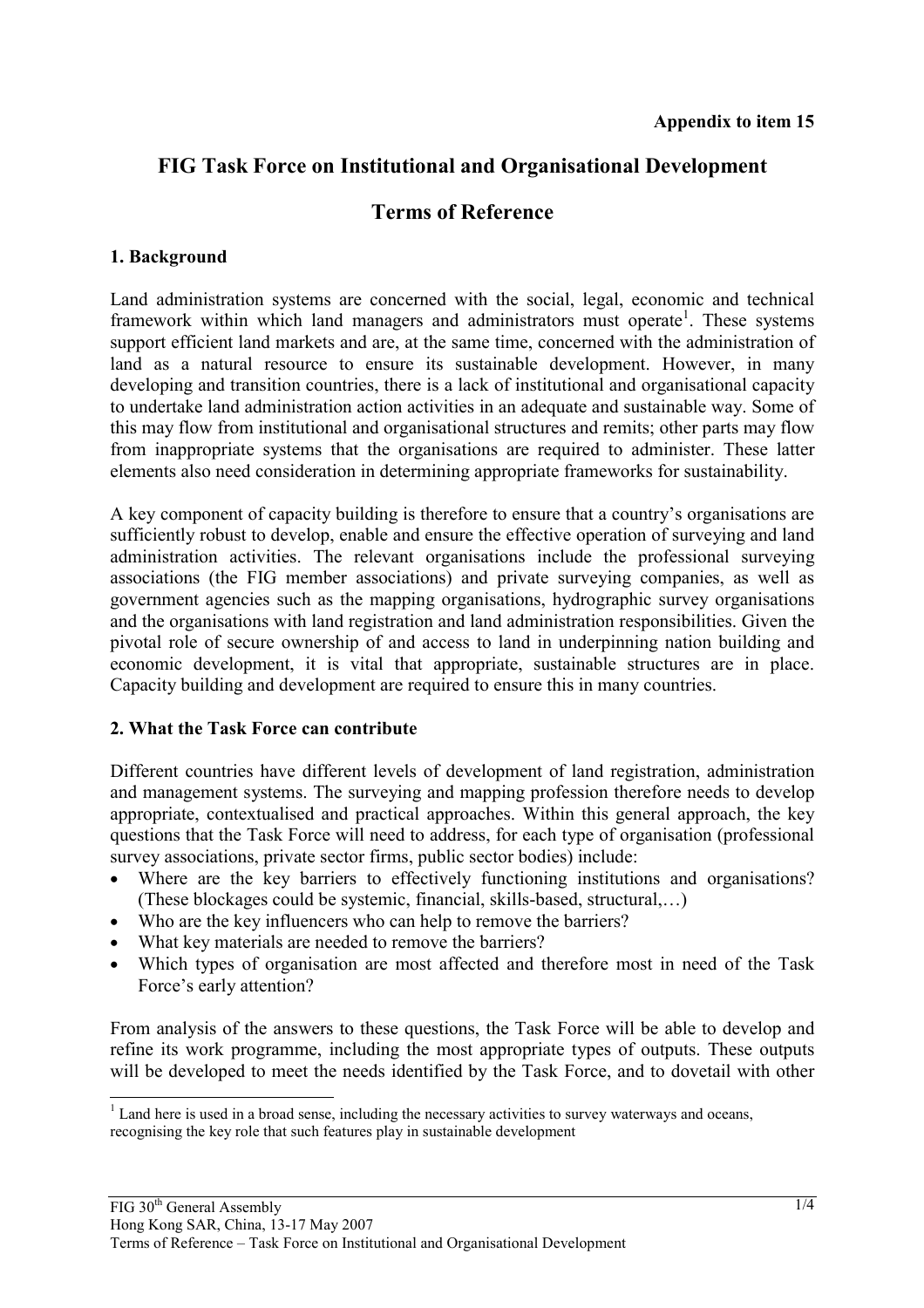related work. Without prejudging the development of the work programme, possible activities and outputs include:

- Running workshops to assist managers to determine the key challenges in the development of their organisations to meet national needs, and to give them the tools and confidence to respond to those challenges;
- Creating best practice guides on, for instance: implementing organisational development; managing technical change; sourcing funding for investment; and effectively creating networks across and between relevant organisations;
- Making links between those who are willing and able to travel to developing countries to support their organisations in their development activity, the developing country's organisations, and possible sources of funding.

FIG is well-placed to play a key role, given that it brings together leading professionals from every continent and has already completed a range of work impacting organisational and institutional development. This includes publications on constituting professional associations (Number 16), as well as work on land administration, including the Bathurst Declaration (Number 13). The Task Force will bring together a number of key individuals, supported by links within and beyond FIG, to give a focus to the key task of institutional and organisational development to allow the effective management and administration of land. The Task Force will therefore deliver, by 2010, key components in the 2007-2010 FIG theme of 'Building the Capacity'.

## **3. Work of the Task Force**

The Task Force's activity is likely to encompass a number of phases. These are set out in brief below, but this plan will be further developed as the Task Force begins and continues its work.

#### (1) Assess needs

This phase is likely to involve the members of the Task Force using their own experience to draft a 'requirements catalogue' which will then, during events such as the FIG Working Week 2007 and the Cambridge Conference (to be held in July 2007), be tested on relevant experts and organisations and subsequently adjusted.

#### (2) Determine how best to meet the needs

In the period from mid-2007 to the FIG Working Week in 2008, the Task Force is likely to focus on creating a prioritised response to the agreed needs in the different types of organisation. This may include:

- guidance material on good practice
- workshops
- direct support mechanisms

The Task Force will also determine the practicality of delivering the responses, and how time and funding might be made available. All of this work will be collated into a mid-term report to the 2008 FIG Working Week, by which stage it should have been exposed to comment by experts identified during Phase 1.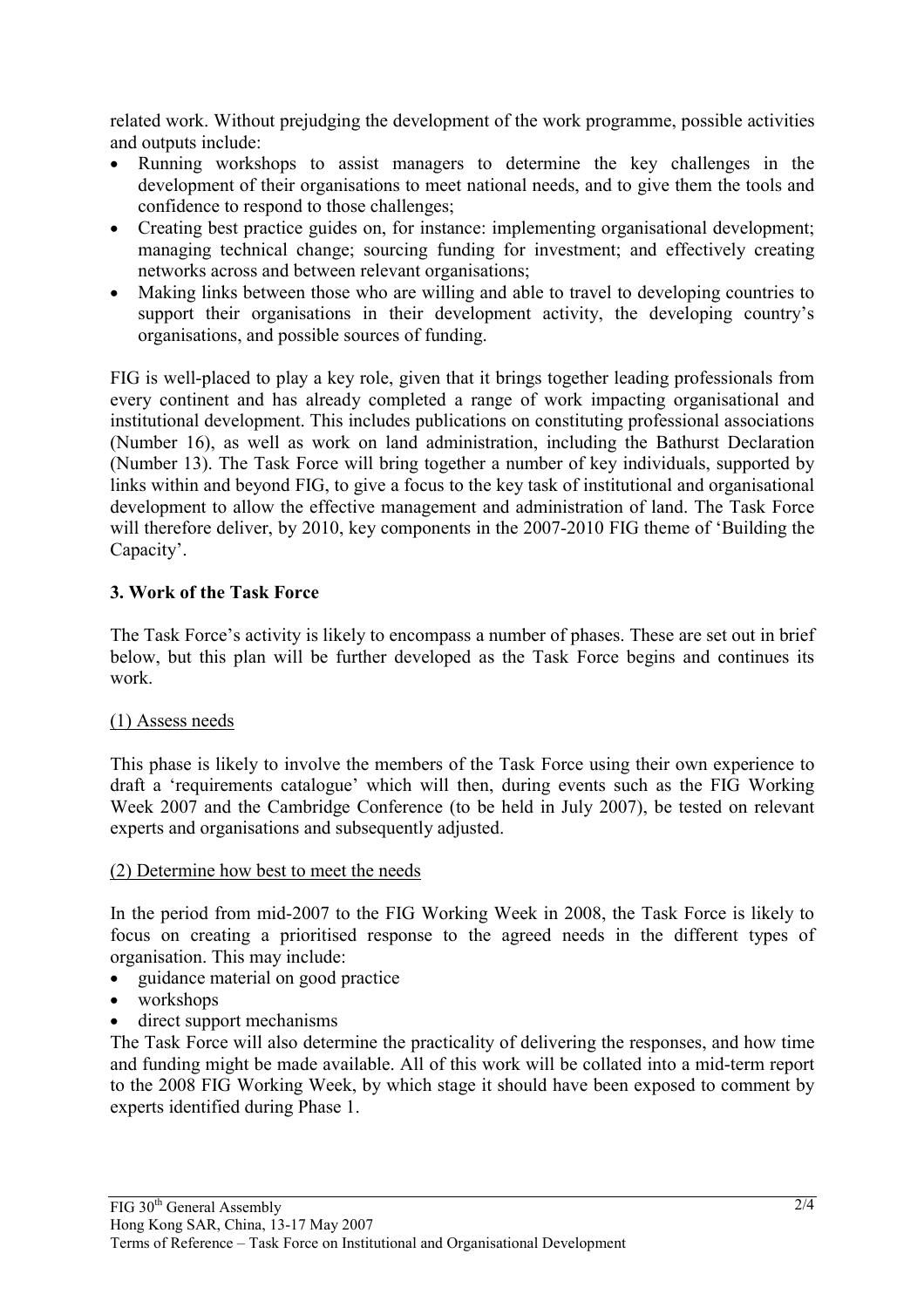## (3) Deliver the required outputs

The period 2008-2010 will focus on delivering the agreed, required outputs from the Task Force, using the members of the Task Force and other experts identified during Phases 1 and 2.

#### (4) Produce a final report

The Task Force will prepare a final report for the FIG Congress 2010. This will include a formal report to the General Assembly, as well as a consolidated version of all relevant material created in Phases 1, 2 and 3.

## **4. Key linkages**

FIG has a wide range of links on which the Task Force could usefully draw. Additional linkages will be provided through members of the Task Force. Links are likely to include:

- World Bank coordinating with FIG's efforts to build closer links with the World Bank, and recognising that a key requirement of many of the Bank's projects is for there to be stable and sustainable institutions;
- UN Agencies FIG has strong links with many UN Agencies, and their work will also be supported by the presence of strong institutions in developing countries. They may therefore be able and willing to provide a range of support to the Task Force;
- GSDI Association the Association has discussed the issue of organisational and institutional development in recent meetings (including at its Chile meeting in November 2006), and is currently exploring the possibility of developing a portal which will include a knowledge database, a commitment database and an equipment database. The best links between the GSDI and FIG work will need to be discussed and agreed;
- EuroGeographics this is the association of European National Mapping and Cadastral Agencies. They will be willing to offer support, for example in expertise, to facilitate the building of strong peer organisations, particularly in Eastern Europe and some parts of Asia;
- Cambridge Conference this quadrennial event began in 1928 as the Empire Survey Officers' Conference. It has over the decades evolved into a conference of heads of national mapping agencies, brought together at St John's College, Cambridge. It therefore provides a very appropriate gathering at which to highlight the work of the Task Force, and to test its developing work;
- International Hydrographic Organisation (IHO) the Organisation has a worldwide remit and therefore contributes significantly in the development of national hydrographic organisations. FIG and IHO have a joint International Advisory Board, along with ICA.

Appropriate links will also be developed with regional bodies.

Internally, the Task Force can gain by working with FIG's Commissions, particularly:

- Commission 1 (management and ethics are part of its portfolio)
- Commission 2 (provision of the necessary professional training and support)
- Commission 3 (national mapping agencies form one of the cores of the commission)
- Commission 4 (hydrographic agencies are relevant to the work of the Task Force)